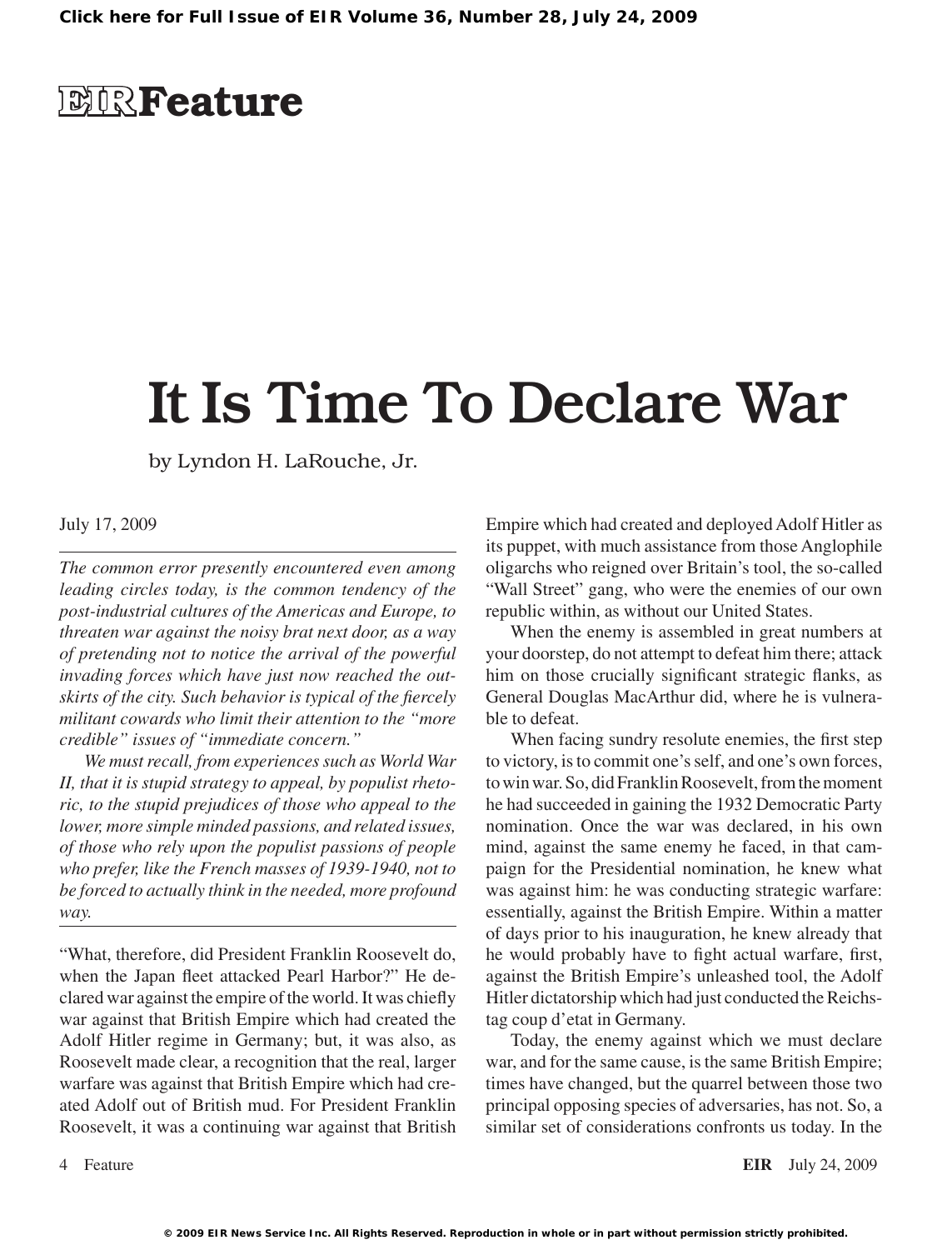

*When the Japanese fleet attacked Pearl Harbor (shown here, Dec. 7, 1941), President Roosevelt declared war against the empire of the world, i.e., the British Empire, which had created the Adolf Hitler regime in Germany. Today, LaRouche is declaring war against that same empire, and its puppet U.S. President, Barack Obama.*

meantime, there have been some changes in the detailed features of the conflict; but, while the personalities have largely changed (barring the fact that I am a living adult left over from the last phase of that war, as most today are not), the clash of species, that between actually civilized society and its adversary, the British empire, remains the same.

Now, as then, the purpose of war is not to destroy the ultimate adversary physically, but politically; to destroy its power to continue to exist as the keystone element of a world empire of monetarism. That specification, including its all-important exclusion of purposes beyond the actual intention, is the most crucial feature of any morally tolerable declaration of war. The purpose of war must never be anything but to do good in a manner specified by Cardinal Nicholas of Cusa's *De Pace Fidei*, and, the echo of Cusa, as the 1648 Peace of Westphalia.

[*This does not mean that we intend to shoot former brutish Prime Minister Tony Blair, but, perhaps, express our generosity, Nancy Pelosi-style, by offering him the uplifted authority for that queenly imperial miss-direction to which he might have yearned, hopelessly, on Earth, by awarding him nothing less than the entire ter-*

*ritory of a suitable asteroid, where Ms. Pelosi might visit him as a royal guest of honor.*]

#### *Obama's Crimes Against Humanity*

President Barack Obama has earned his urgent impeachment from office, for reason of having already, persistently, even fanatically, committed himself to explicit crimes against humanity, and that massively: as by virtue of his fanatical insistence on promoting the same explicit crime against humanity which was expressed in Nuremburg and related tribunals in the matter of the Adolf Hitler operations conducted under auspices of the notorious Tiergarten Vier (T-4). These are, indeed, a matter of high crimes and misdemeanors.

However, it does not follow

that I am committed to his being ousted under a bill of impeachment. Sometimes, as in his case, there may be alternatives in the form of measures which provide for his continuing to hold the office of President for some time, under the condition that we might treat him as undergoing suitable treatment for that mental disorder which is the apparent root of his propensity for perpetrating crimes against humanity.

Obviously, the collection of so-called "behaviorist economists" associated with T-4-modelled crimes against humanity, must be summarily ousted. Certain other persons complicit in promoting the same Nuremberg-crime kinds of offenses, must be released. Otherwise, if at all possible, we must find means to craft an arrangement under which the nation is protected against Obama's specific madness, and yet the intent of the relevant Presidential election is afforded every possible consideration.

Our most urgent concern, beyond such protective measures, must be to emphasize that Obama's criminal disposition has been expressed under the influence of the British empire's criminal influence upon him, the same "genetic" quality of criminal influence expressed by the role of the British monarchy and its Wall Street